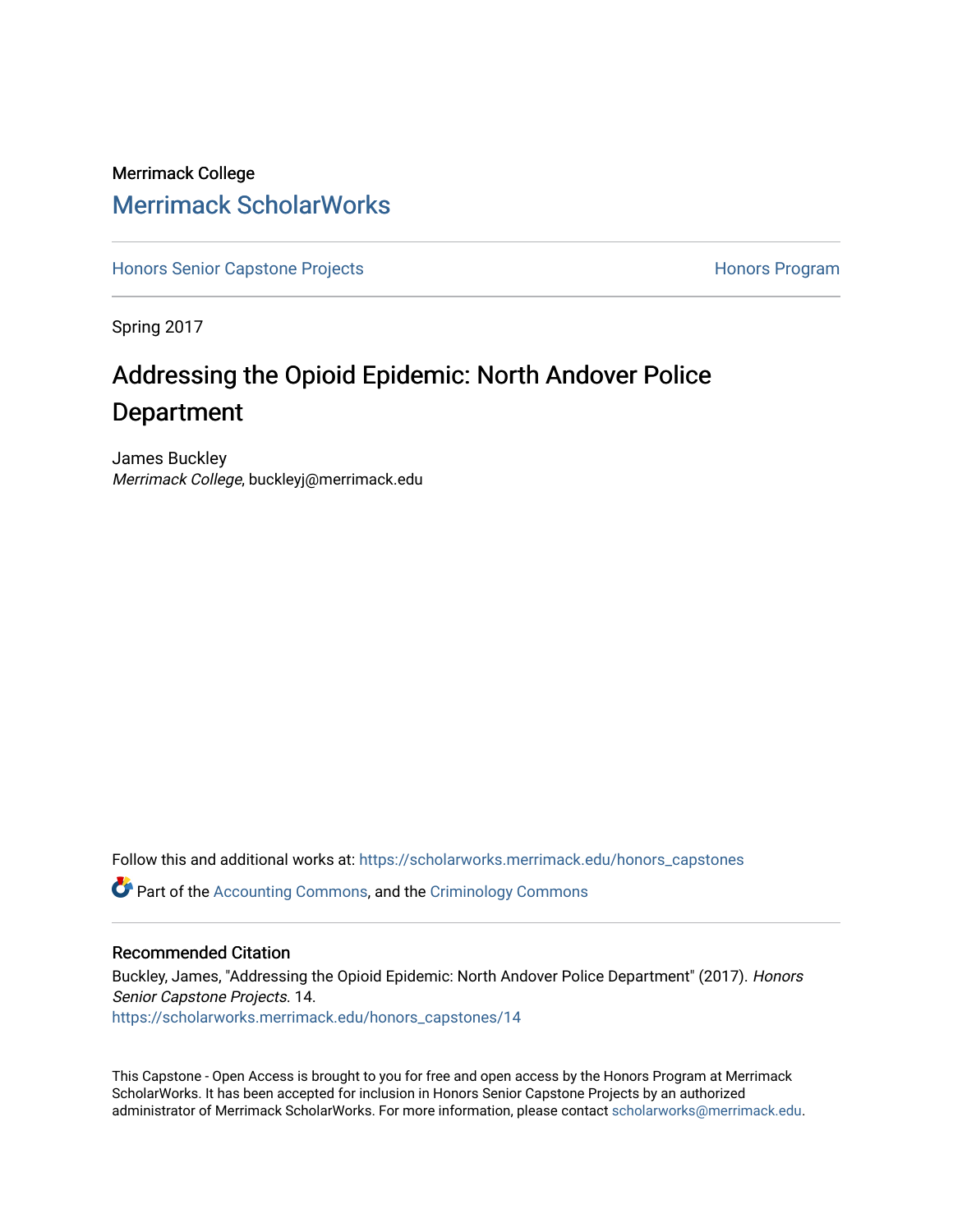# Running head: ADDRESSING THE OPIOID EPIDEMIC: NORTH ANDOVER POLICE DEPARTMENT

Addressing the Opioid Epidemic: North Andover Police Department James Buckley Merrimack College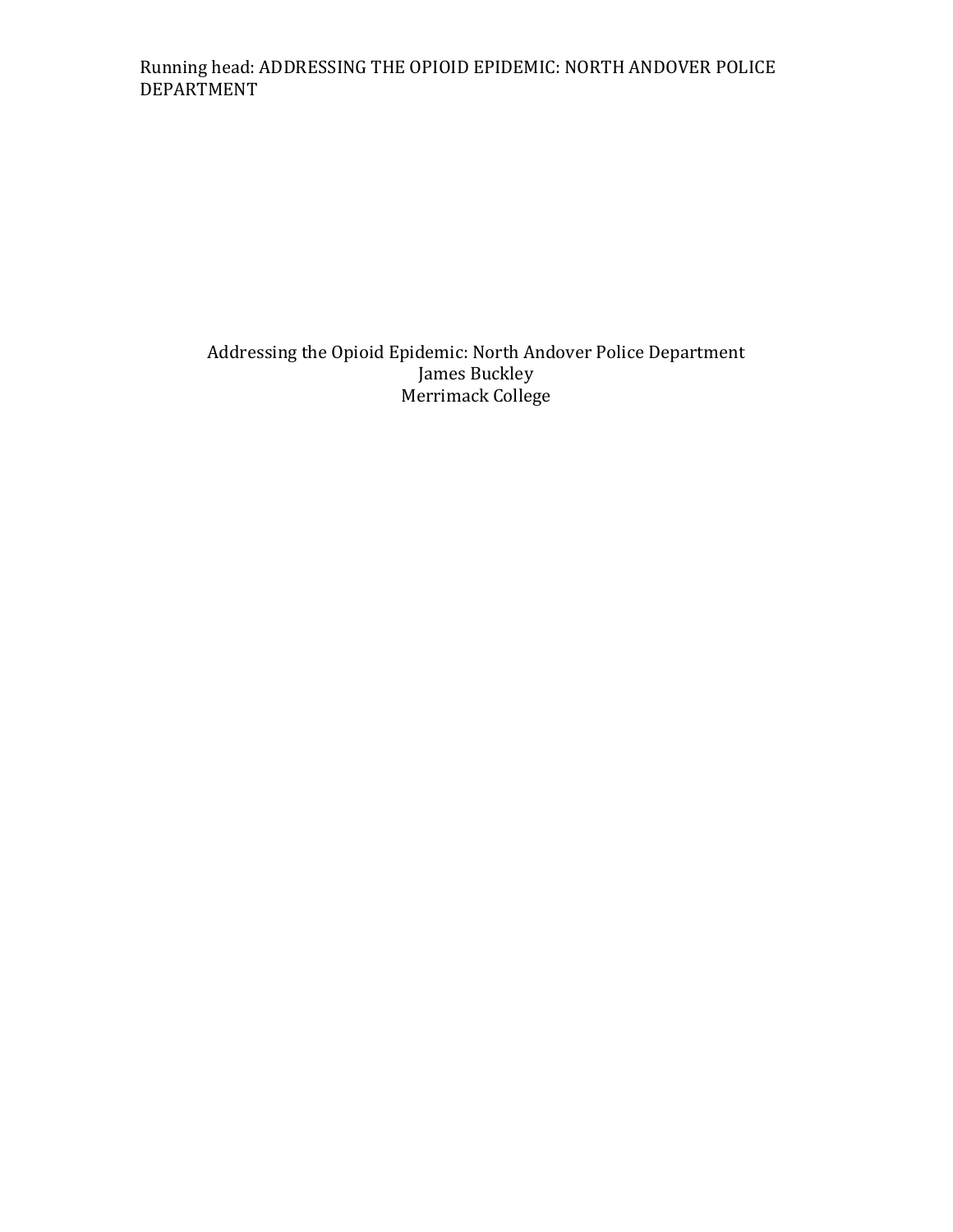### **Introduction**

To fulfill the capstone requirement for the Merrimack College Honors Program, I approached a contact at the North Andover Police Department who set up a meeting for me to discuss potential areas of study with the Chief. As a dual major studying criminology and accounting, I pursued the opportunity to combine both disciplines into one project. The initial meeting with the Chief of Police occurred on September 19, 2016, where he agreed to support my project. Objectives that were established included addressing the budgetary impact of: the opioid epidemic, dealing with a ten percent loss of the department's budget for winter services, and the consequences of four officers retiring. The goals of the project were set, but I also emphasized that I would focus on the department benefitting from the research completed.

The Chief provided documents regarding the department's budgets for the prior two years for analysis. Through the course of the project and the research process, the area of study began to concentrate mainly on dealing with the opioid epidemic in the town. It became apparent that the potential loss of funding due to winter services and the retirement of the officers were not as pressing issues to the department. After thorough research on the opioid epidemic and gathering details on the matter within North Andover, it became clear that the issue was progressing and needed to be addressed. The severity of the opioid epidemic resulted in it becoming the main focus of the project.

Throughout the research process, from planning the capstone to its completion, I was guided by Accounting Professor Donald Levis as my project mentor. With considerable professional business experience, he was able to advise me on my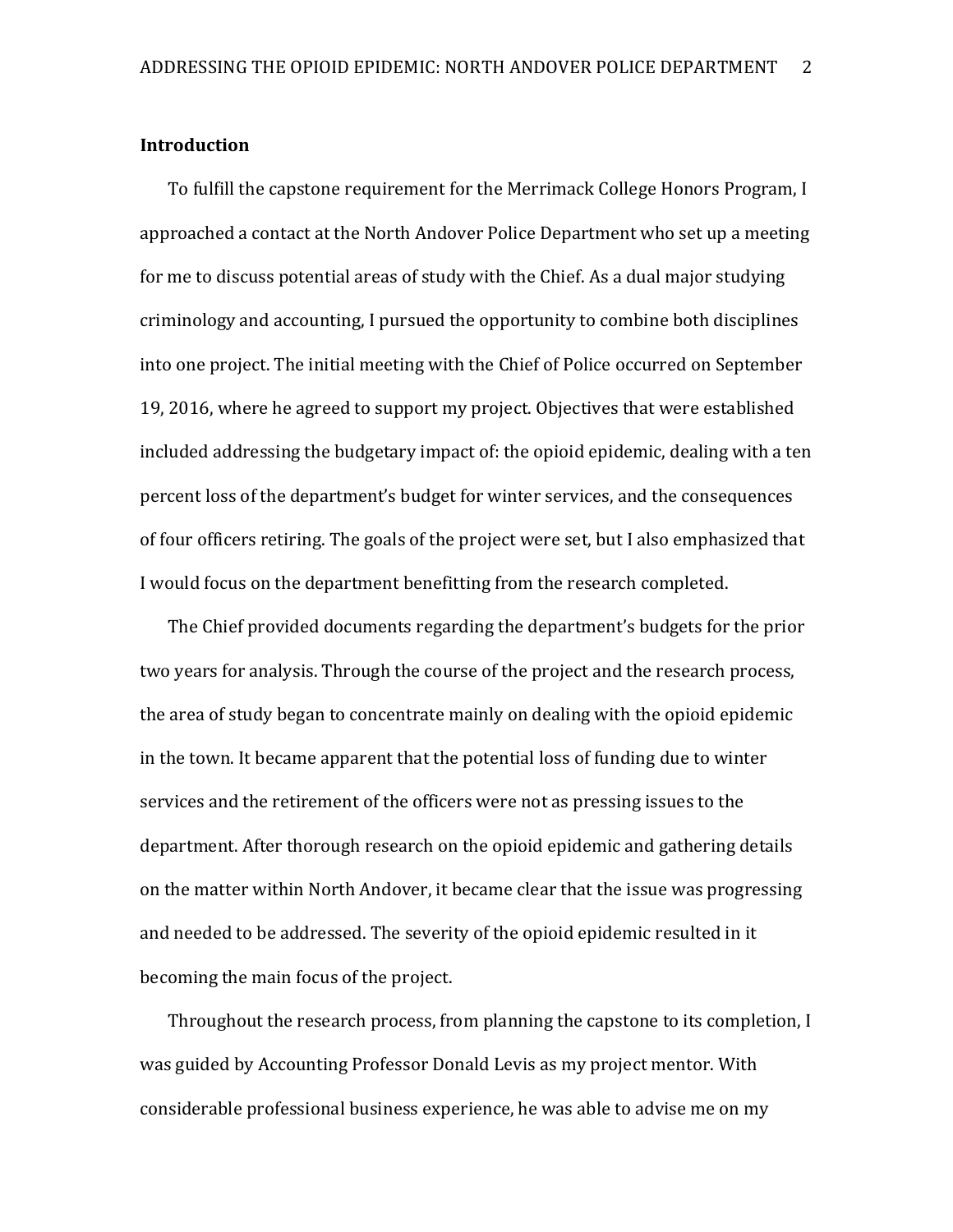approach, organization, and management of the project, as well as information about how to efficiently manage the project. Meetings with the professor were held biweekly and focused on the progress of the research and the direction of the project. I also maintained a log of my research activities and hours spent.

While one of the initial objectives of the capstone project was finding room in the police department's budget to fund the opioid epidemic, the severity of the problem proved more significant than I originally anticipated. The increase in opioid abuse in the state, as well as the growing presence of the issue in North Andover, was inspiration to focus solely on this one objective.

#### **The Extent of the Problem**

The narcotics involved in the opioid epidemic, mainly heroin, have been a problem in communities across the United States for decades. Heroin has been the most significant contributor to the recent progression of the opioid epidemic, partly due to the street cost of the drug decreasing (Mitchell, 2016). The usage of heroin has greatly increased, as well as the number of overdoses due to the potency of the drugs on the street. The extent of the problem is evidenced by Massachusetts declaring a Public Health Emergency in 2014 regarding the epidemic ("A Comprehensive Strategy to End Opioid Abuse in Massachusetts", n.d). Despite the government recognizing the issue, policies are yet to slow the progression.

Heroin has consistently been a high cause of death rate for many years in the United States, but has recently started to increase considerably. As Kevin Cullen's Boston Globe article (December 2016) points out, gun related homicides outnumbered heroin deaths 5 to 1 in 2007; 2015 was the first time heroin deaths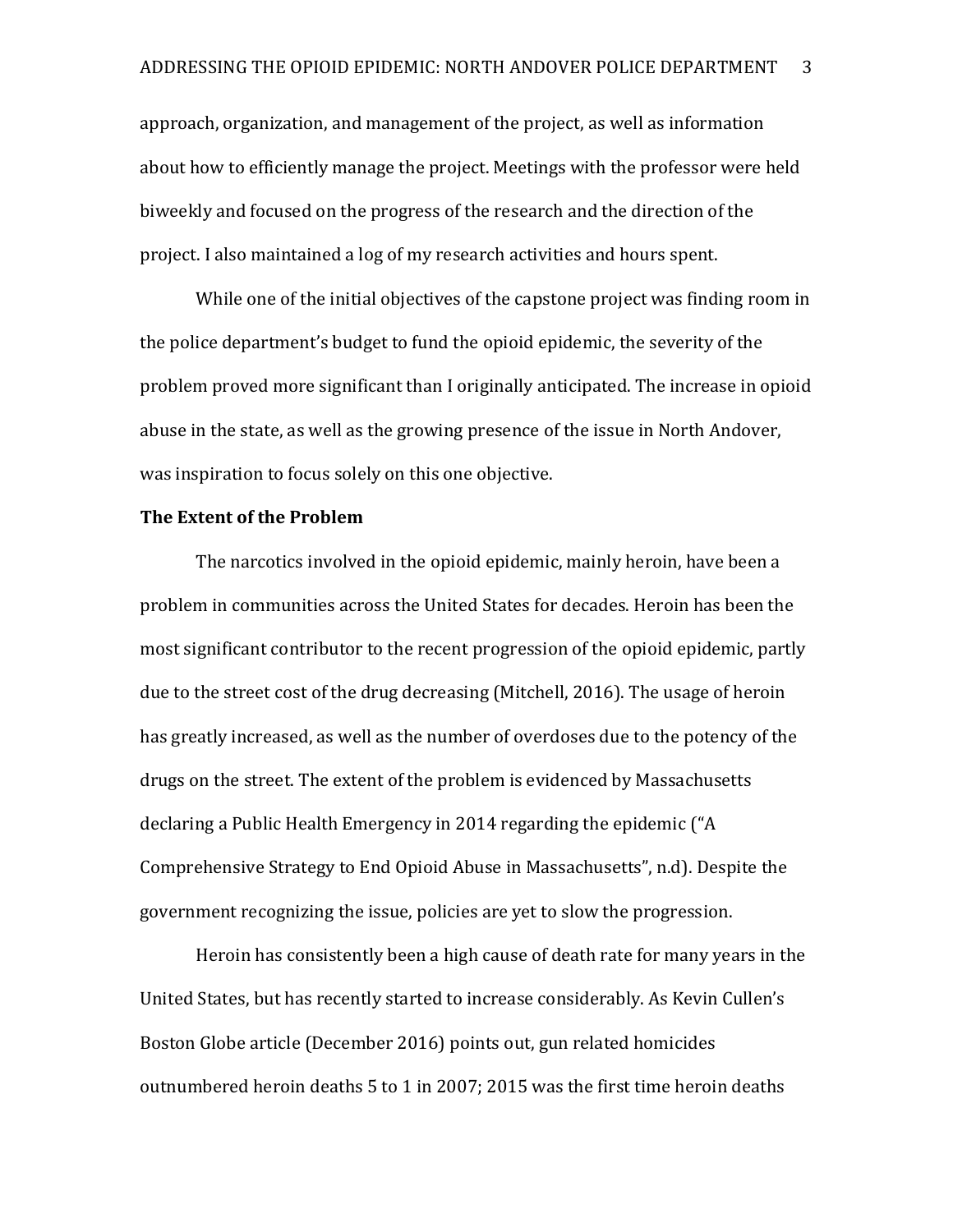outnumbered gun homicides. The eye-opening statistic means, "Across America now, a needle in the hand of an addict is more lethal than a gun in the hand of a criminal" (Cullen, 2016). The opioid epidemic is a national issue that continues to grow and take the lives of citizens at an alarming rate.

#### **Reasons for the Increase in Opioids**

There are several contributing factors that have led to the rise of the opioid epidemic. Perhaps the most significant element of the problem is the startlingly low cost of heroin on the streets. People who were previously addicted to drugs can now afford to buy more frequently and in larger quantities.

Perhaps the most concerning aspect of the problem has been individuals becoming addicted to heroin who previously had no drug seeking behavior. Professionals are speculating that one major cause of the spike in abuse has been inappropriate treatment of opioid pain medicine by doctors. While healing from painful injuries, patients are subscribed strong painkillers to make the discomfort more manageable. By the time the injury is healed, some patients become reliant on the opioid medicine, despite no longer needing it for treatment. When these patients are abruptly taken off the prescriptions, they feel a continued need for the medicine due to the dependence that was developed. While this is not the case for all individuals who are prescribed opiates, there are a considerable number of instances that do occur. Dependence on the opiate painkillers has led individuals to seek the drugs from non-legitimate sources. Due to the extremely high street price of painkiller drugs, up to a dollar per milligram according to one law enforcement professional, desperate people turn to the vastly cheaper alternative of heroin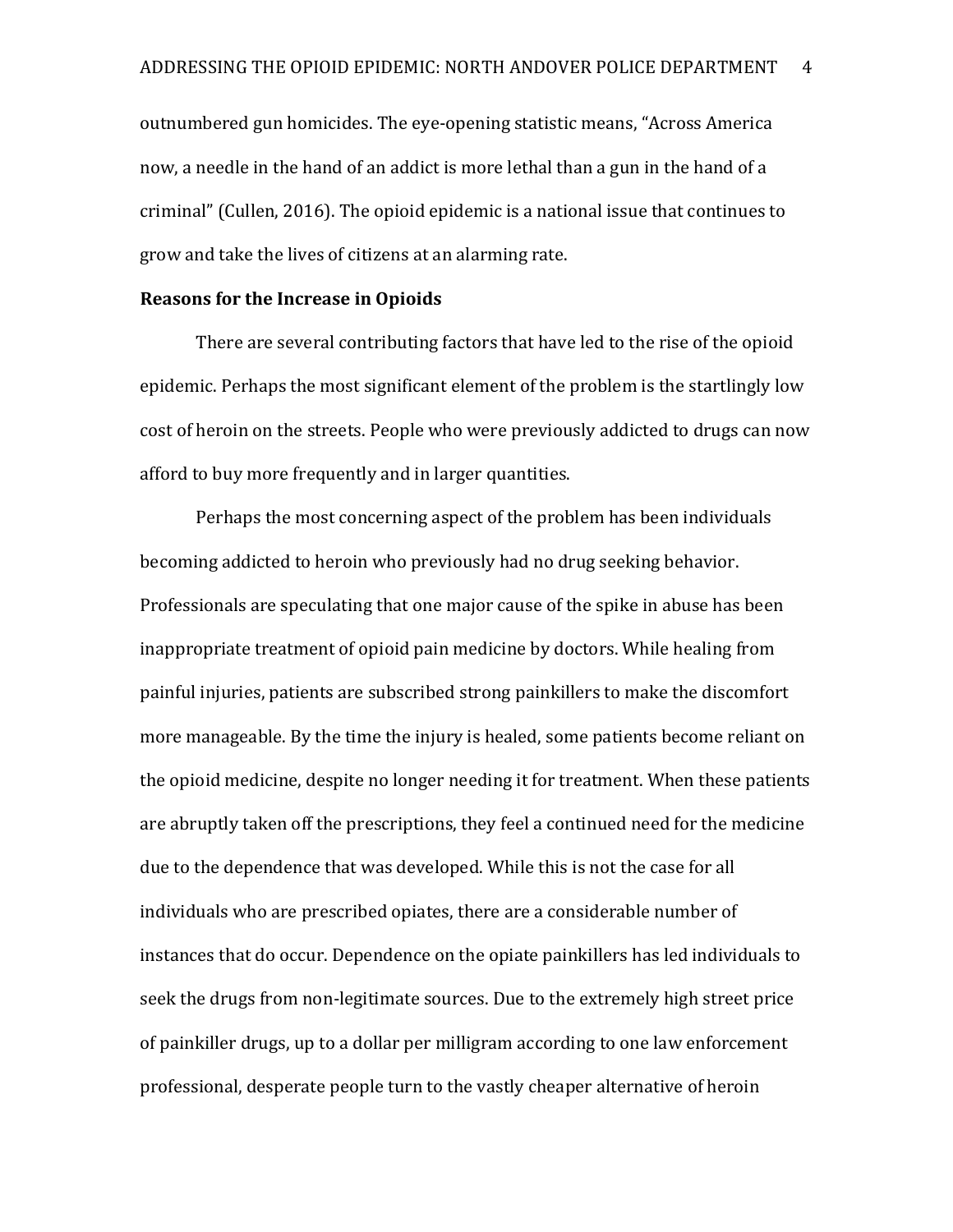(Martin, Lindsay, & Laderman, 2016). A CNN article by Dr. Sanjay Gupta (2016), states that a sixty-milligram pill of oxycontin costs roughly \$60, while a comparable dose of heroin costs only one-tenth that. The healthcare contribution to addiction is highly controversial, as some people would like to see the prescription of opiates strictly reduced, while others argue that the strong medicine is necessary for patients in severe pain.

#### **Prescription Regulation**

Dr. Christopher Fischer, the Site Chief of Cambridge Health Alliance's Somerville and Cambridge campuses, was interviewed about his medical perspective of the epidemic. Dr. Fischer has encountered a significant number of cases involving heroin and overdoses. He stressed the disturbing spike in overdose deaths in recent years, emphasizing the extent of the problem in general. While acknowledging prescriptions as a contributing factor, the physician explained the difficulty in adjusting the process. Dr. Fischer discussed how there are patients who suffer traumatic injuries and are in enough pain to legitimately need opiate-based treatment. While some law enforcement personnel suggested that such patients be gradually weaned off the prescription to avoid addiction, Dr. Fischer argued that it is not a solution (personal communication, October 28, 2016). If an individual is already at a point that he or she is experiencing reliance on the drug, then supplying more, even at a reduced amount, will be enhancing the dependence.

While it is a controversial issue, there have already been steps taken in order to regulate the healthcare industry's prescription practices. In March 2016, Governor Baker signed legislation that aims to strictly enforce the prescriptions of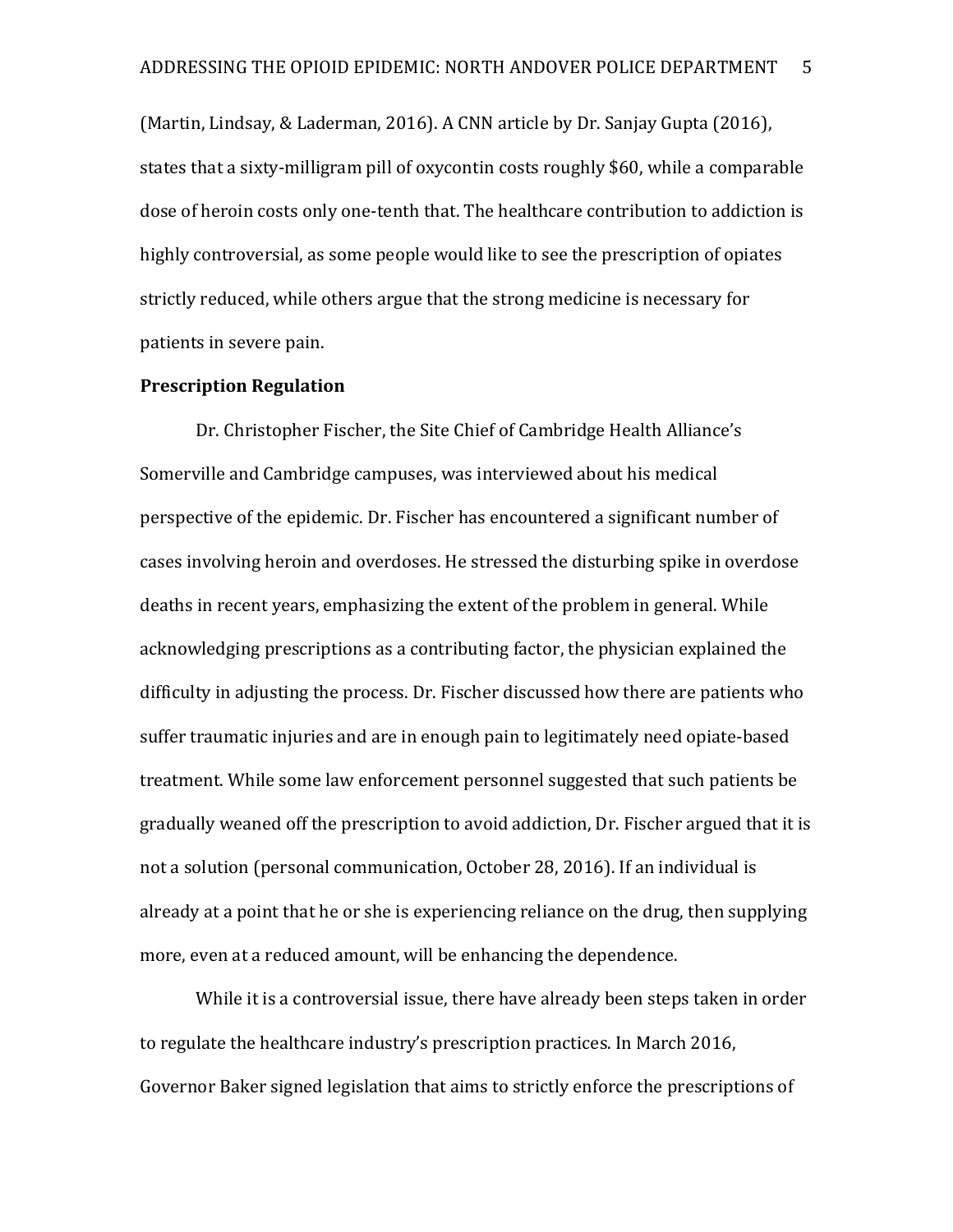opiate medicine. Specifically, the law enacted a seven-day limit on first time supply, with a very limited number of exceptions ("Mass Opioid Legislation Practice Guide", 2016). Setting a limit on supply should help mitigate the development of dependence, as dependence typically takes place through a long-term prescription. In addition, the new regulations require the documentation of patient prescriptions ("Mass Opioid Legislation Practice Guide", 2016). By documenting patient referrals, physicians will have more success keeping track of drug-seeking behavior and will be able to apply more caution with writing prescriptions.

Opioid pain medicine has been prescribed for years, but the extent that it has contributed to dependence on drugs has only occurred in recent years. The increase could be attributed to larger doses of drugs being prescribed, which the new legislation hopes to curb. The success of Governor Baker's regulations will not be measurable for some time, but the state hopes to see a decrease in overdoses going forward.

# **Overdose Increase**

In addition to the rise in the number of heroin users, the amount of overdoses has skyrocketed. Beyond the fact that more people are abusing heroin, the rise of users overdosing is exponential. Unfortunately, the potency of heroin on the street has been greatly increasing, as it is being mixed with other narcotics. Incredibly strong medicine like fentanyl, which can be fatal in small amounts, is being combined into heroin with the intention of purposely causing overdoses. Massachusetts saw 1,379 overdoses in 2015, 50% of which had fentanyl as a factor (Fay & Martinez, 2016). Fentanyl appears to be an increasing factor in the spike of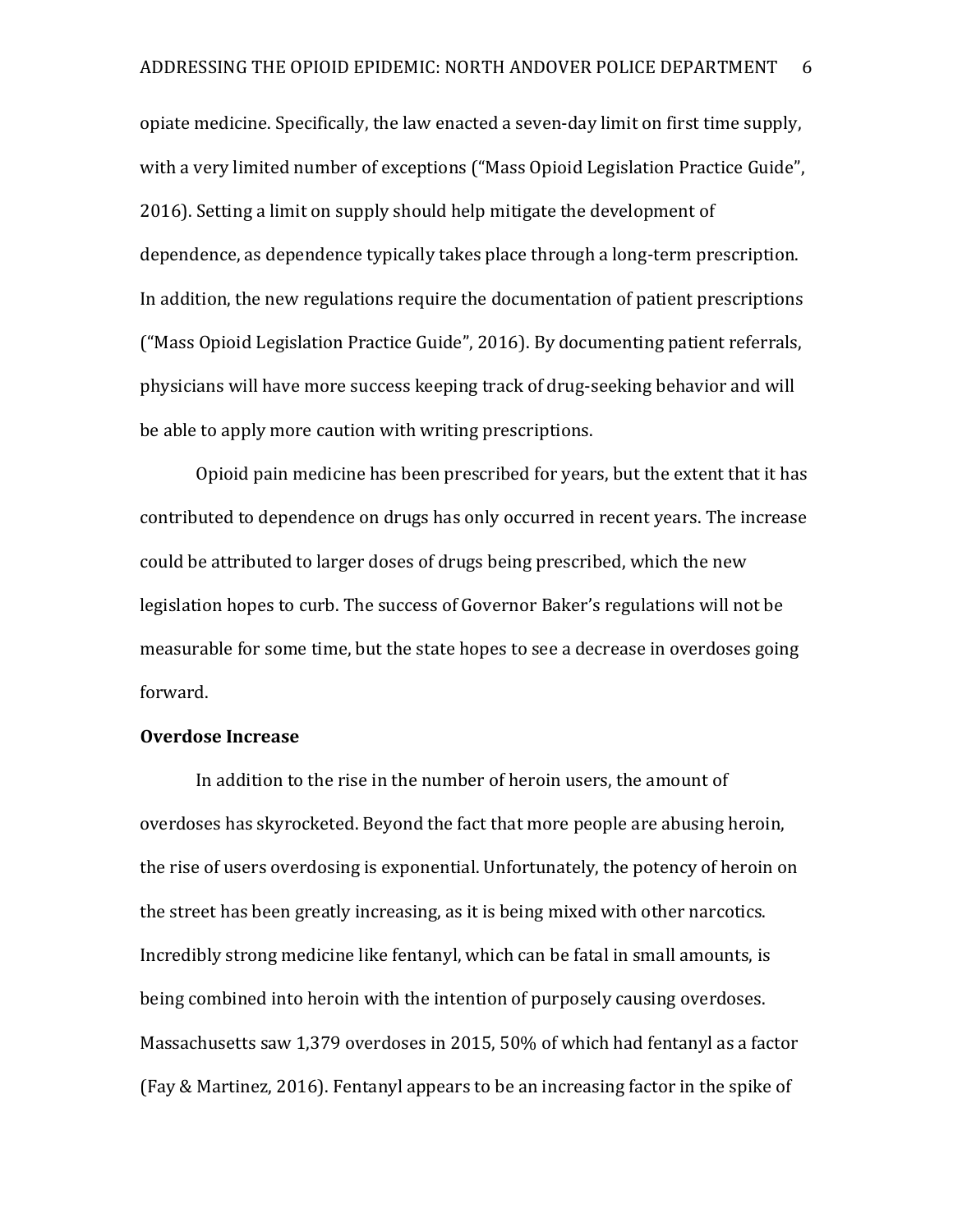overdoses both in Massachusetts and nationwide. According to the National Council on Alcoholism and Drug Dependence, the number of overdoses in the state increased by 63% from 2012 to 2014. 2015 saw overdoses triple nationwide since 2010 (2016). According to Dr. Fischer and law enforcement personnel, drug dealers experience an increase in demand when an individual overdoses from their product because it implies a particularly strong drug. While this is an illogical approach for mental well being, it is evidence of the instability of drug addicts.

It is difficult to address the issue of dealers lacing their drugs and may prove to be a progressing issue. A drug called carfentanil, which is roughly one hundred times more potent than fentanyl, is now appearing in drugs sold on the streets. According to an article from the Huffington Post, "the drug is so powerful, a tiny 20 microgram dose — about the size of a grain of salt — can be fatal" (Lambert, 2016). Overdoses are becoming an increasing issue because users are already injecting a dangerous amount of substances through heroin, without knowing that the dose is mixed with another drug one hundred times stronger; the extent of which is evident in Figure 1 below (Bond, 2016).



**Figure 1: Fatal doses of heroin and fentanyl.**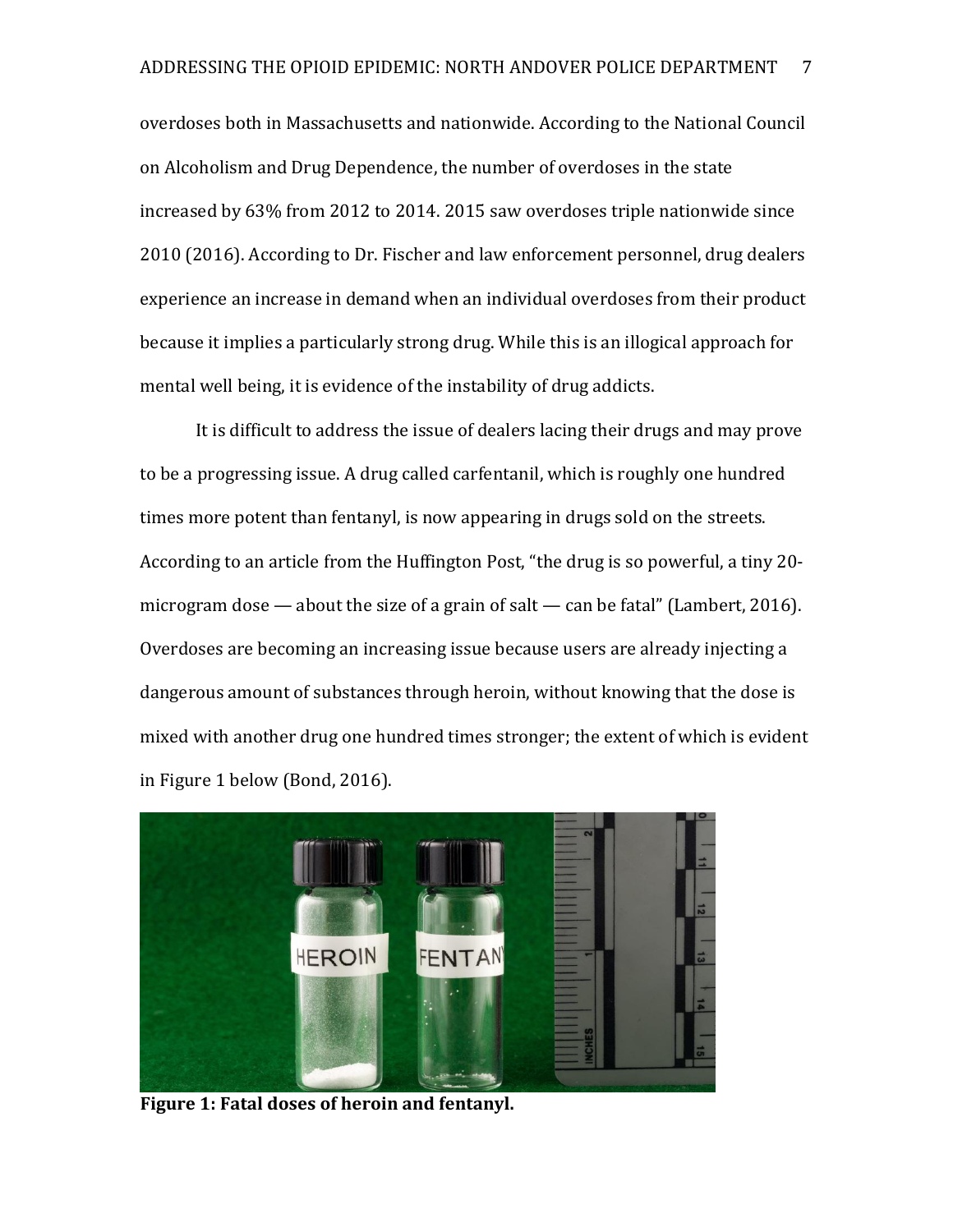Those abusing heroin are in a fractured state of mind, where they are abandoning their own mental well being, and are repeatedly putting themselves in life threatening situations. The release of stronger drugs than what is already causing mass overdoses, which will inevitably be sold on the streets, may likely cause the epidemic to get much worse.

### **Treating Overdoses**

Nalaxone, also known as Narcan, is a treatment that curbs an overdose and is increasingly used by police departments statewide. North Andover police officers recently underwent training in the administration of Narcan and are all equipped with this life saving tool. While it is undoubtedly a great advancement, as it continues to help people escape death and gives them another chance to fight their addiction, it does not solve the underlying problem. The North Andover police department has observed that the same offenders are being continually treated for the majority of overdose cases in the town. One individual in particular was brought in on forty-five separate occasions, for both drug and non-drug related charges, until he ultimately died of an overdose. Addicts coming within moments of losing their lives and not changing their behavior is evidence that Narcan is not a long-term solution to the opioid epidemic; rather a means of limiting the number of victims. Dr. Fischer and law enforcement personnel that were interviewed all agreed that more needs to be done to heal addiction at its core, citing treatment as the best course of action.

#### **Consequences of Addiction**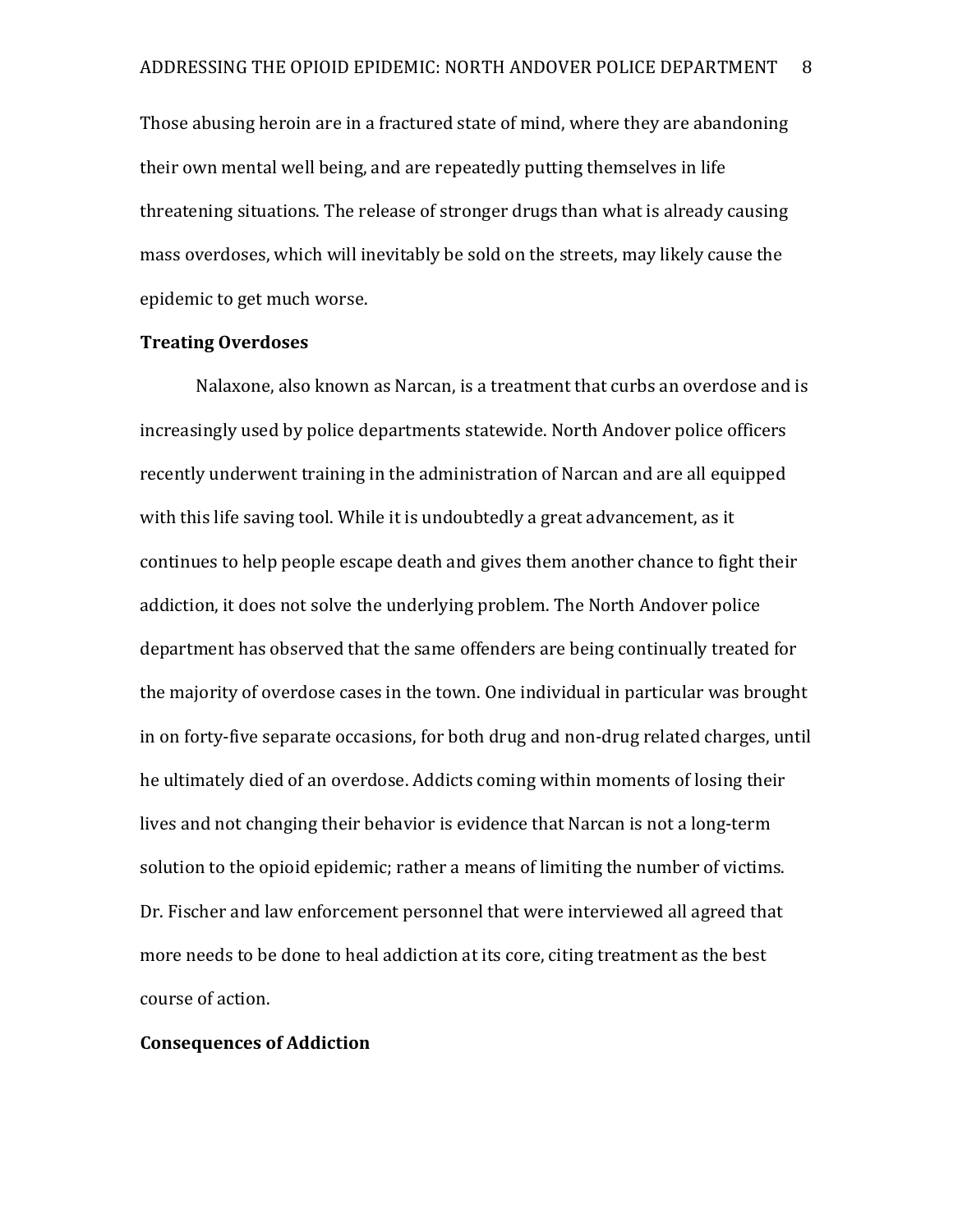When there are individuals going through addiction, their whole community suffers the consequences. Beyond the personal fallout of the addicts, like alienating family members and experiencing traumatic health issues, the desperation of needing to get high affects other citizens. Addiction causes a person to make drugs the top priority in his or her life, even at the expense of a career and owning a house. Belongings end up being sold and relationship tarnished while chasing the next high, as it consumes an addict's life. The desperation for scoring drugs and finding money to pay for them wreaks consequences on a community. In addition to the presence of drugs in the town, citizens may experience non-drug related crimes, like larceny, that occur as a repercussion from drug seeking behavior. While the first inclination people may have toward dealing with drug addicts is avoiding them, it may be worth their while to see that their community is free of addiction. By helping treat the heroin epidemic and those suffering from it, crime could be greatly reduced. Beyond simply helping a person in need, devoting resources toward curbing drug use is beneficial for the town as a whole.

### **Drug Use in North Andover**

The opioid epidemic is not just a problem that affects major cities, as there is a growing market for heroin in suburban communities. North Andover saw a spike from only seven overdoses in 2015, to twenty-three possible overdoses in just the first nine and a half months of 2016, depicting evidence of how grave the problem really has become in the community. The epidemic is not an issue that can be delayed and gradually deliberated, as immediate action is required to treat individuals affected and heal the community as a whole. The heroin problem has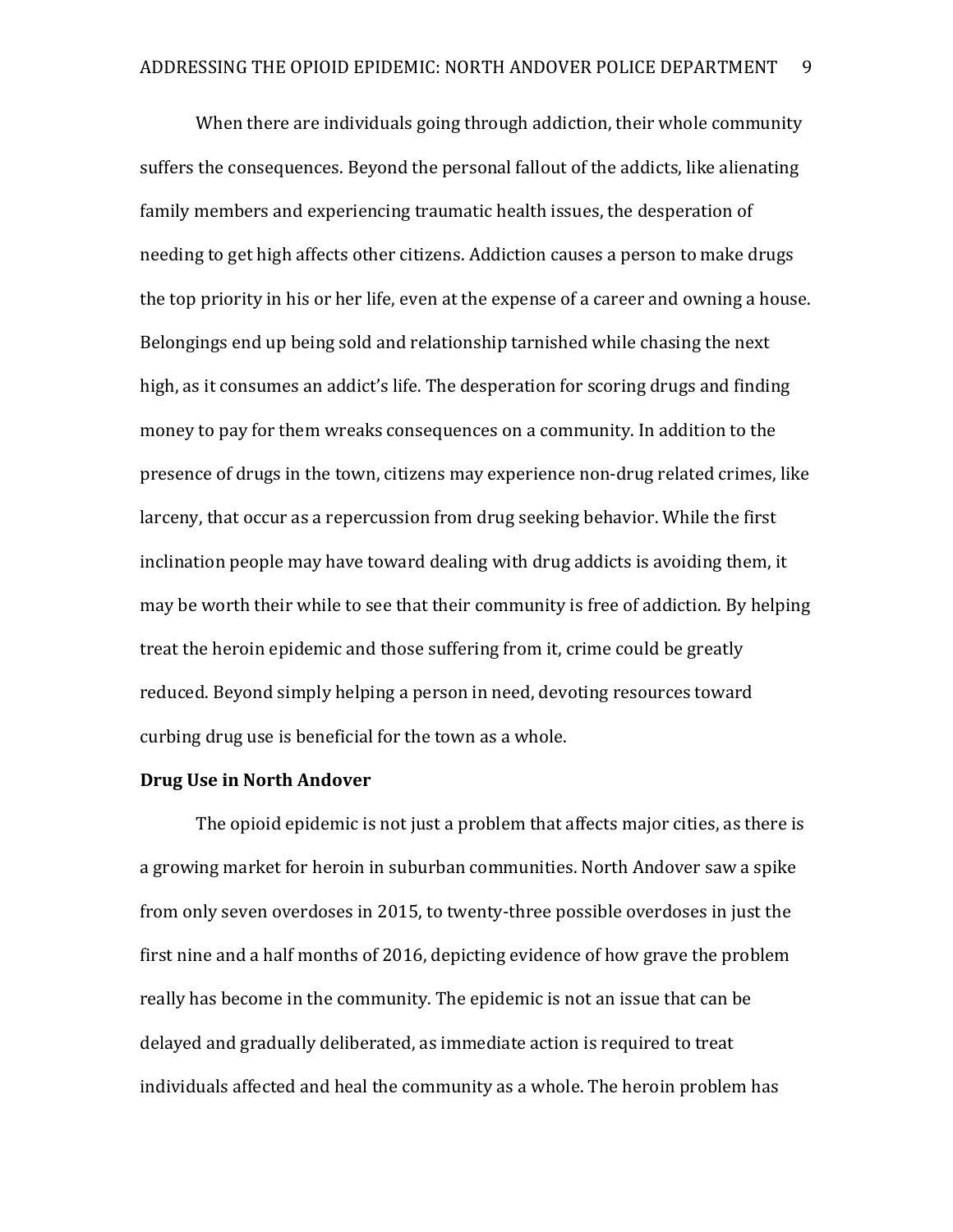reached North Andover and the number of citizens whose lives are affected is growing significantly. Law enforcement personnel seem passionate about helping to heal the town and eager to address the issue, upon the development of effective approaches.

# **Proposed Policies in the United States**

The increase in heroin use came about very quickly, with the rise in potency occurring even faster. As it is becoming a nationwide issue, new approaches are being tested, but are too recent for effects to be empirically measured. Despite being experimental, enacting new policies may prove beneficial. The most common treatments that major communities are testing include: utilizing recovery coaches, educating communities on the danger of not following prescription guidelines, and enforcing stricter policing on drug prevalent areas of town (Arditi, 2016).

Utilizing recovery coaches is an approach to support addicts from the sympathetic standpoint of a mentor who has experienced the recovery process. The hope is that the coach is more capable of getting through to an addict on a personal level. Finding participants who have gone through the recovery process, and are willing to help others do the same, may prove difficult but has the potential to greatly contribute to treatment practices.

With the rise of opiate dependence resulting from prescriptions, many communities are reaching out to both physicians and citizens in hopes of emphasizing the danger of inappropriately taking medicine. The percentage of people who developed heroin dependence through prescription medicine is difficult to accurately measure, but one source reports a figure as high as 75% of heroin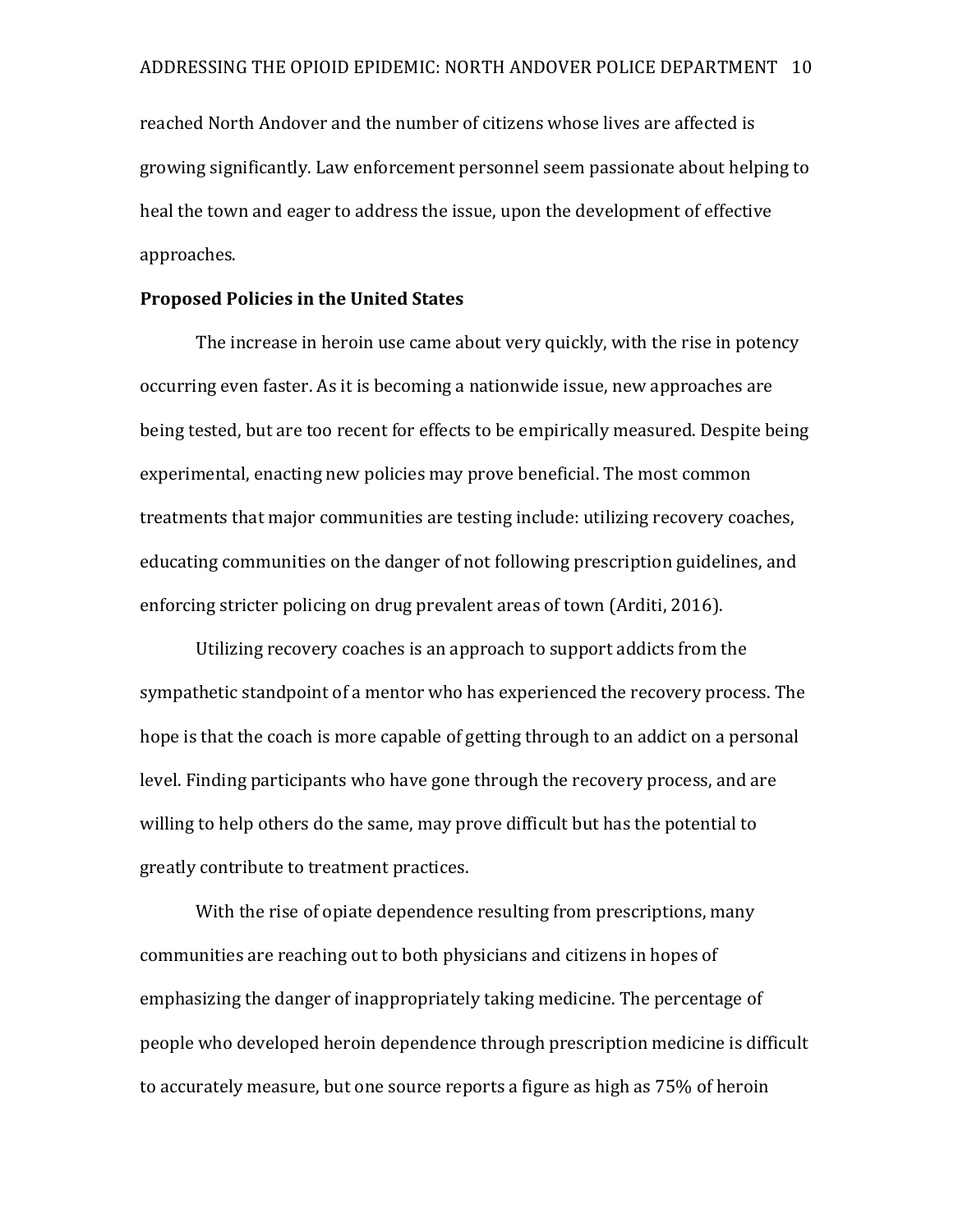users (Martin, Lindsay, & Laderman, 2016). Establishing a program to educate the community on the importance of following prescription guidelines could help minimize the number of non-drug seeking individuals from developing dependence. With a significant number of such cases occurring, the extent of the opioid epidemic could be greatly mitigated, if the program was effective enough. A potential problem with this technique, is that most people do not accept that such a situation could ever happen to them, which makes them less likely to take the program seriously.

Police officers have a unique perspective on the opioid epidemic, as their jobs require trying to thwart drug trafficking as well as assisting medical related drug emergencies, like overdoses. Having officers be equipped with Narcan greatly helps the medical response aspect of their duties, but they could also try to take new tactics toward confiscating drugs. The Safe Streets Program is one approach that is being tested out in Providence, Rhode Island, where officers prioritize the most serious offenders, while seeking treatment for those with substance abuse (Mitchell, 2016). This policing technique may prove effective for tracking drug dealers, while helping drug users enter treatment. Officers would be able to devote more time toward limiting the presence of drugs in the community, while also helping individuals already addicted. The most difficult aspect of this approach is determining an efficient method of getting individuals to enter a treatment program, as addicts would likely resist the assertion that they need help.

## **Developing New Strategies**

The new legislation that Governor Baker signed will hopefully make a significant impact on the opioid epidemic, but North Andover can take action to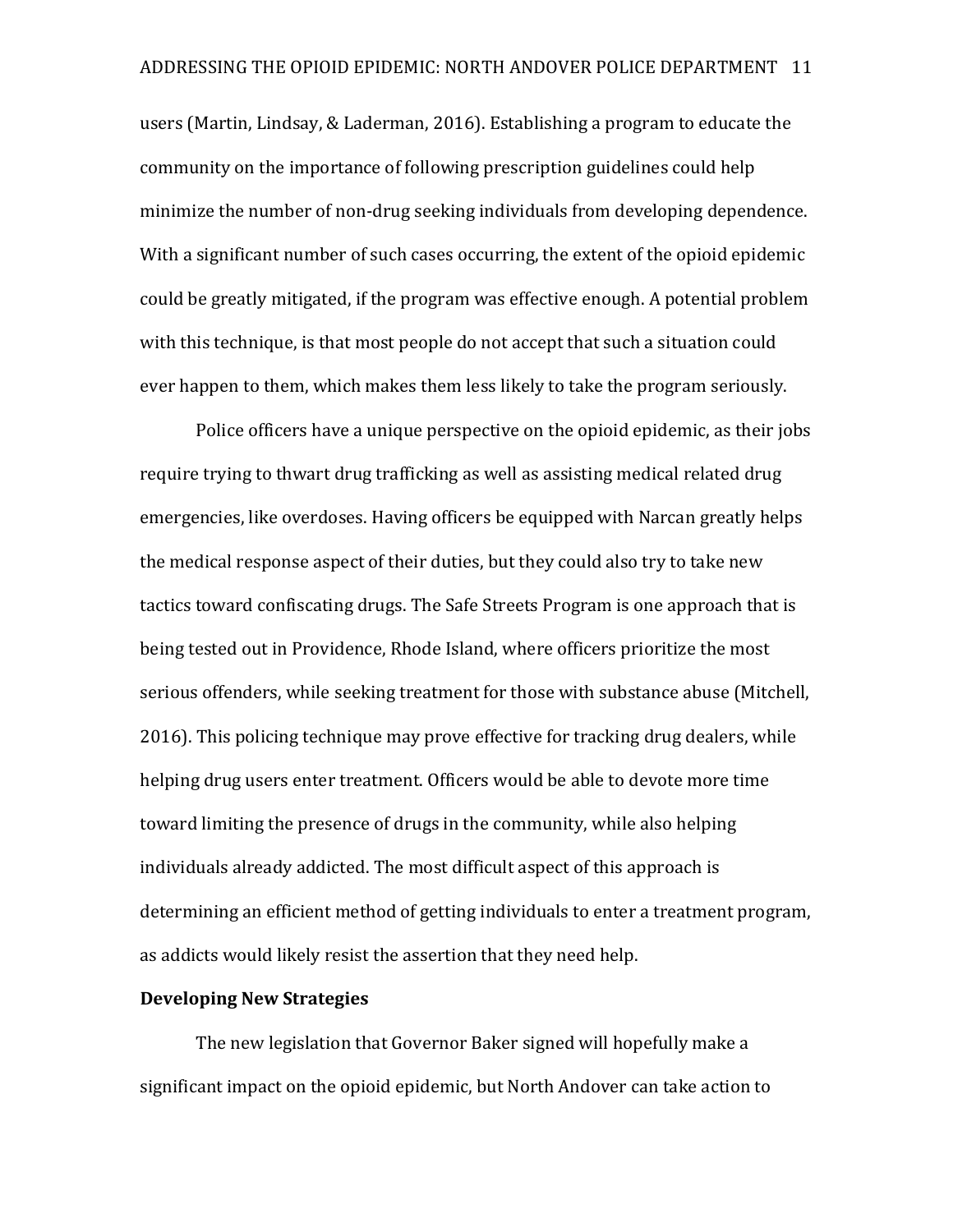further treat the issue. In addition to helping enforce the new regulations and educating the community on taking precaution with prescriptions, officers have the potential to address the issue directly.

Data from the police department's database shows the location of overdoses to which officers have responded. After responding to a call, an officer files a report about the incident, including whether heroin use was suspected and the location of the case. The department constructed a map, as seen in Figure 2 below, of the overdoses in 2016, up until the  $16<sup>th</sup>$  of October, which indicates that the majority of cases occurred within a relatively small radius of each other.



**Figure 2: Map of Possible Overdoses** 

The clustering of incidents and similar locations suggests that the presence of heroin is stronger in that area of town. One strategy that the department could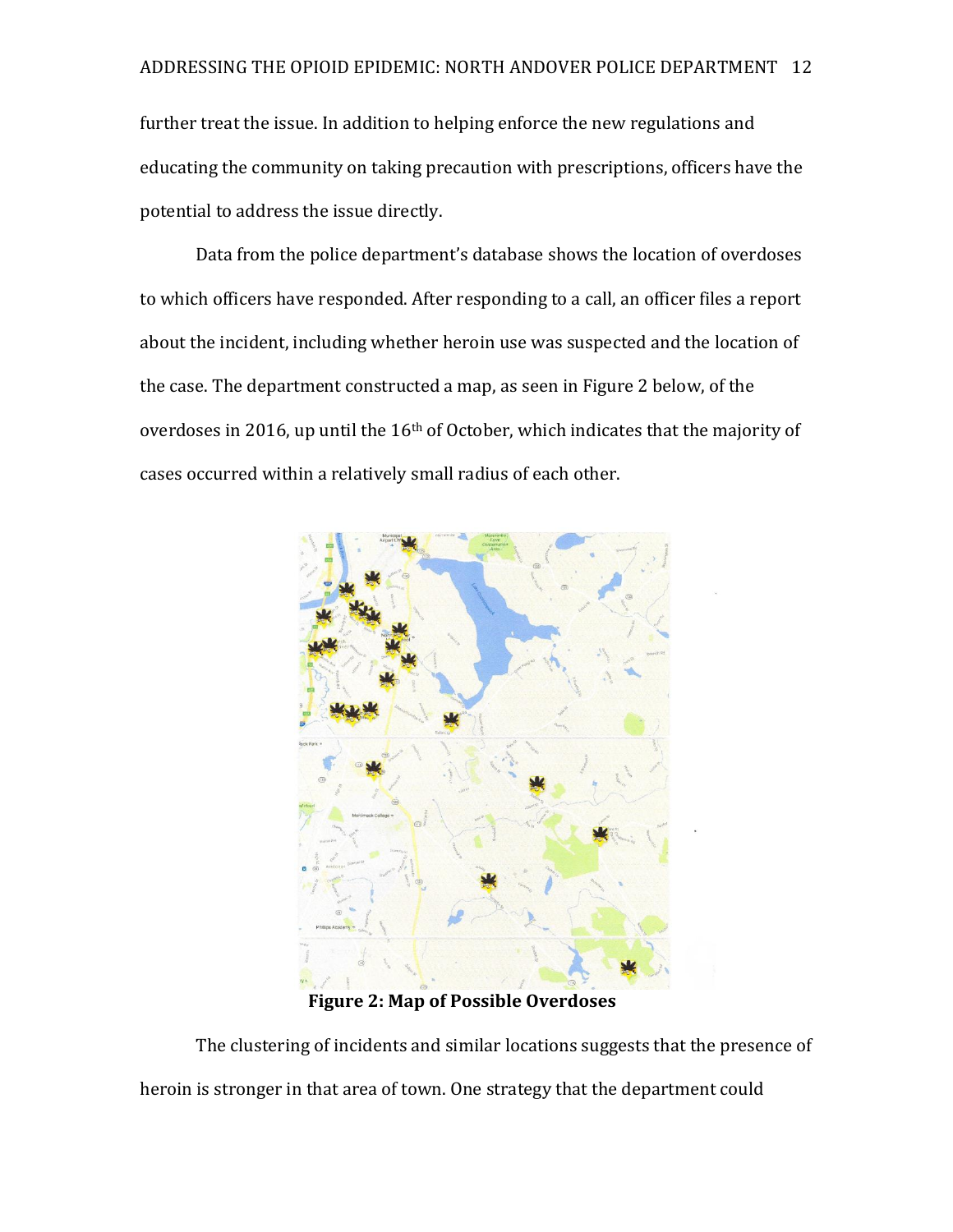attempt is concentrating police patrols within a designated radius of the clusters of overdoses. An increased police presence in the area may act as a deterrent for individuals who are considering purchasing drugs illegally. The location may serve as a focus of undercover work, in attempt to arrest dealers in the area. The apprehension of drug suppliers helps to reduce the trafficking of narcotics and acts as a deterrent for potential replacement dealers.

Strategically targeting drug dealers may prove to be an effective method of removing the supply of heroin from an area, but there is still the possibility of another dealer taking over if there is still a market for drugs. An effective approach may be both targeting suppliers while reaching out to addicts. If police officers can be adequately trained in intervention techniques, then they will find greater success in recruiting drug dependent individuals into treatment. Treating the citizens addicted to drugs, while simultaneously targeting the suppliers is a strategy that attacks the epidemic on two fronts.

### **Treatment Centers**

After speaking with Dr. Fischer and various law enforcement personnel, it became apparent that treatment is widely considered the best course of action to counter the opioid epidemic. There are several treatment centers in the area, but the most significant obstacle is getting those with a substance abuse problem to agree to go in for rehabilitation. When fighting a drug addiction, an individual is not likely to recognize that he or she needs to seek treatment, as the top priority is focusing on when the next "fix" will be. Even if one is forced into treatment, it is difficult convincing one to stay for the full healing process.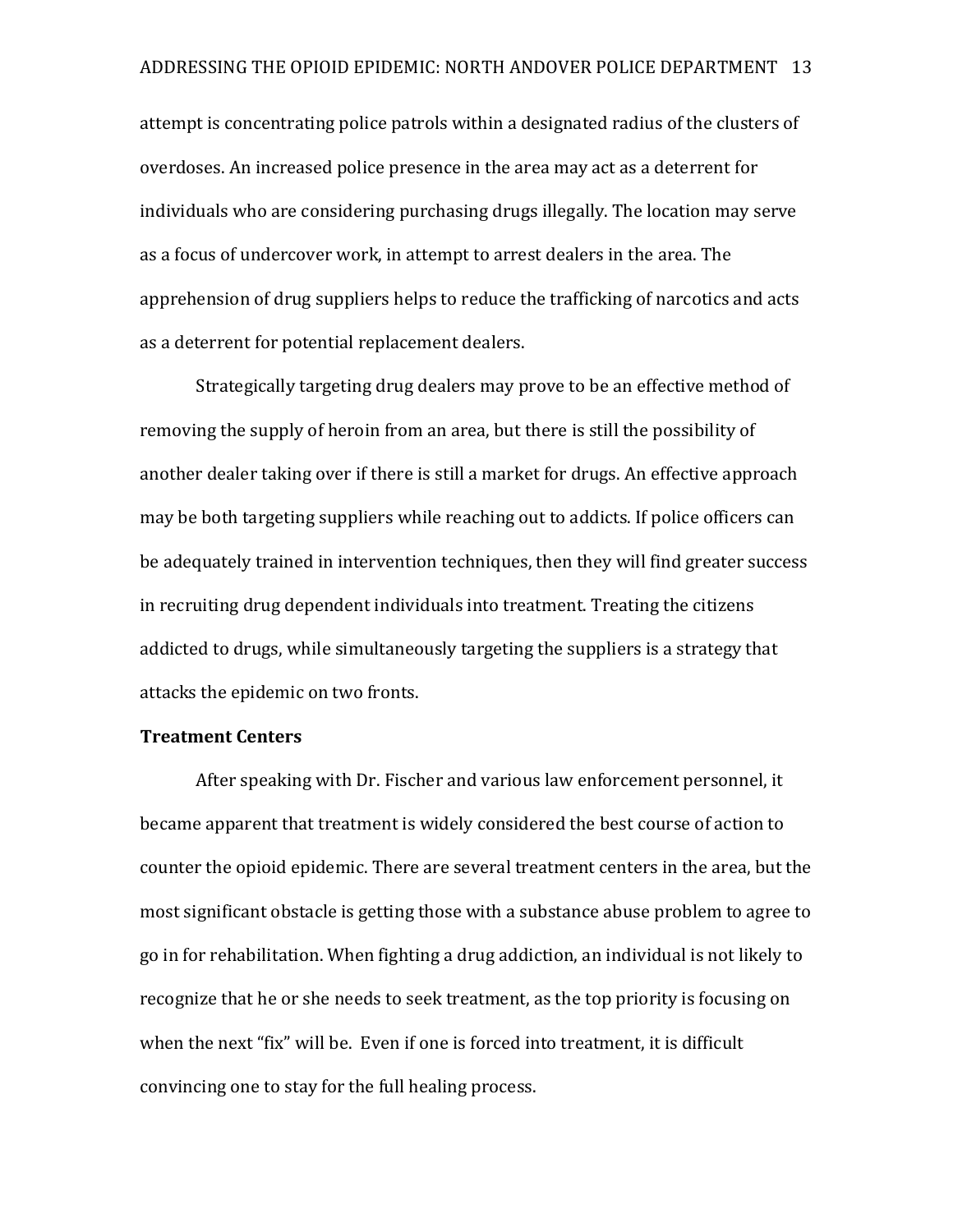After reaching out to several programs, the substance abuse treatment organization Right Turn agreed to an interview to discuss its methods and offer advice regarding treatment. Woody Giessmann, the founder of the organization, stresses the importance of a welcoming environment. He attributes the success of his program to simply treating those who come forward with kindness. Right Turn has seen a high retention rate of young adults, which he believes can be attributed to the structure of the program, as it does not feel like an institution or hospital. Once an individual comes into the program, Woody believes that he or she will be more likely to stay for the full treatment because of the welcoming atmosphere.

One of the most difficult parts of treatment is getting the substance abuser to admit that treatment is necessary and enter a program willingly. North Andover law enforcement often encounters repeat offenders when responding to overdoses and crimes. Forcing drug abusers into rehabilitation after an overdose is one solution that is discussed among some police personnel. Since the individual is clearly making detrimental decisions toward his or her own health, then some argue that law enforcement should be able to make decisions on his or her behalf, through Section 35, which would allow involuntary commitment to inpatient care ("Section 35: Commitment of Alcoholics or Substance Abusers", n.d). While this would lead to more drug addicts entering treatment, it may also be a deterrent to the reporting of overdoses, which is the reasoning behind there currently being no punitive measures for an overdose. While it is not the same as prison, drug abusers may see forced treatment the same as being locked up. Giessmann stresses the importance of intervention when it comes to getting an individual to enter treatment. The program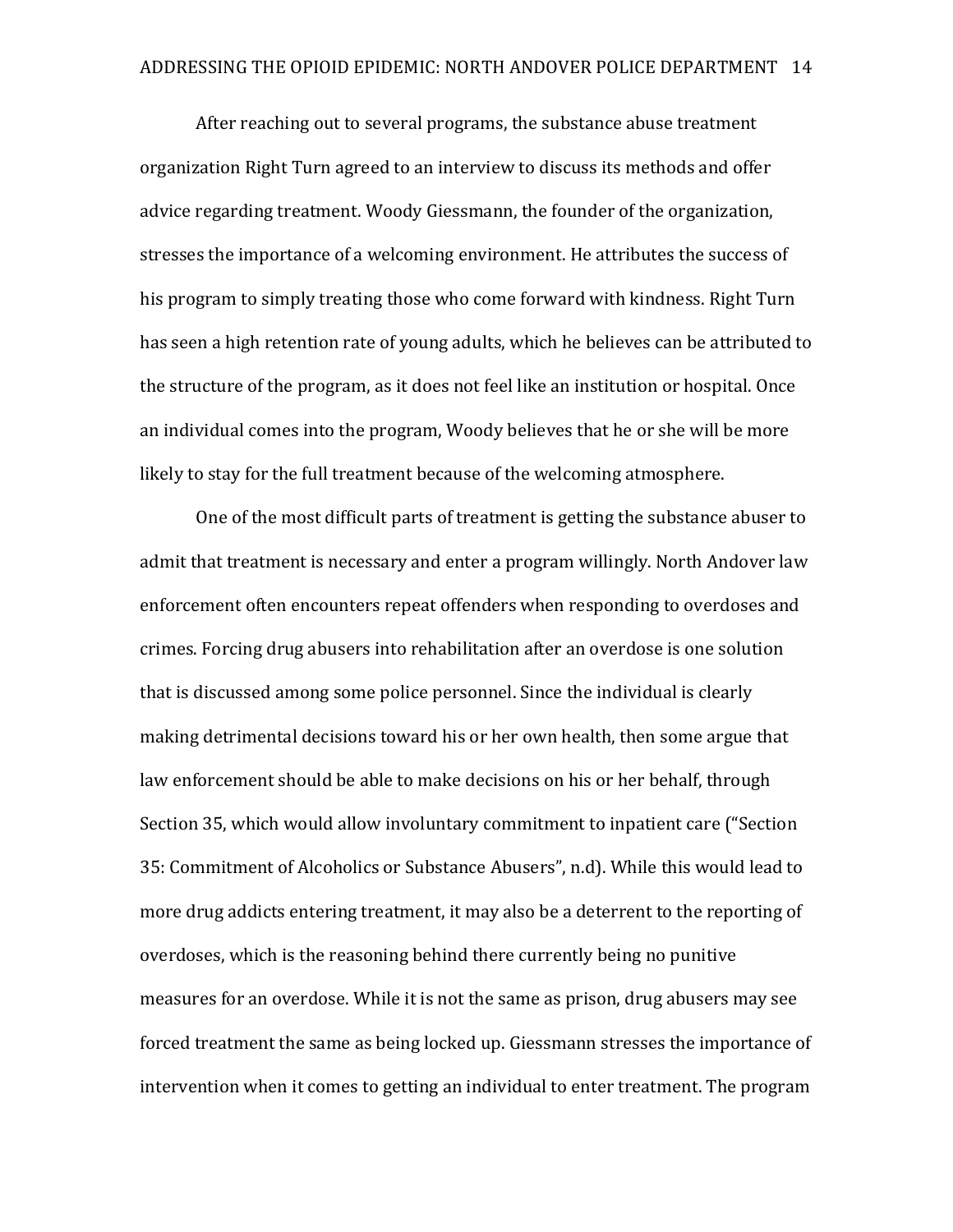workers specialize in early intervention in order to help the drug abuser recognize that treatment is necessary, which would hopefully help create a positive mindset (W. Giessmann, personal communication, November 15, 2016). Rather than force treatment after an overdose, it would be more effective for an expert interventionist to reach out and help the individual recognize that treatment and a changed lifestyle will be beneficial.

Giessmann is passionate about the program he has designed and encourages communities and law enforcement departments to contact Right Turn to help with the population's drug abusers. By enacting a policy to encourage individuals who overdose to meet with a treatment center representative, whether it be Right Turn or a comparable program, the town of North Andover could see a decrease in the number of its drug offenders. The number of overdoses in the first 9.5 moths of 2016 was twenty-three, likely with some of the cases involving the same individuals. With the help of the North Andover police and Right Turn employees, those repeat drug offenders may receive the help that is needed and ultimately curb the number of addictions in the town.

Often treatment centers see patients come and go, with addicts returning to drug seeking behavior after a short stint in rehabilitation. Giessmann claims that Right Turn is more effective than typical programs because the organization focuses on retaining patients for full-length treatments. The first aspect of Right Turn's success is that it is continually working with insurance companies to provide patients with more than the typical twenty-eight day treatment period, which is all that is covered by most insurance companies. In addition to helping patients stay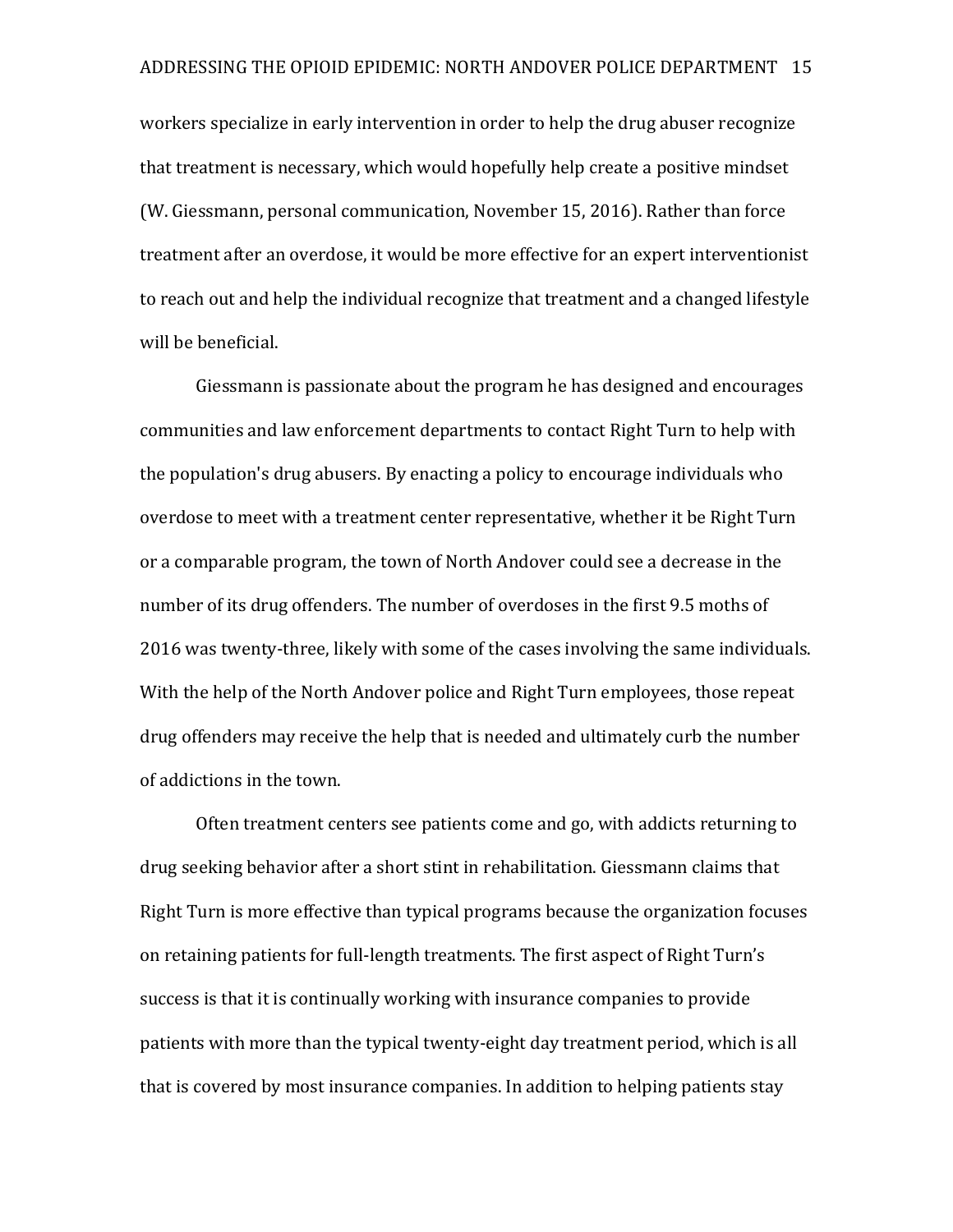longer, the program itself is considerably more affordable than many of its competition. By having parts of the treatment costs alleviated, individuals can receive adequate time in the program to experience full support and take advantage of all the organization's resources. Once in the program, Giessmann has designed a program for patients to receive comprehensive, evidence-based treatment.

Individuals who turn to drugs often suffer from underlying issues that have lead to destructive behavior. Right Turn helps patients overcome mental health problems, while working with them to handle stress in more constructive ways, attempting to help them deal with the underlying cause of drug use. Those in the program undergo psychiatry as well as both individual and group therapy, including sessions with family members. Incorporating family into treatment helps patients understand that they have support and teaches family how to assist with the rehabilitation process. Giessmann claims that collaborating with a patient's support group is crucial to treatment, as drug abusers need people to help them recover and stay healthy. This may be necessary for drug addicts, since they often alienate family and friends while abusing drugs. The therapy helps family better understand the situation and how to handle it. In addition to evidence-based treatment, Right Turn encourages creative expression to provide a comprehensive approach to rehabilitation, which Giessmann believes helps individuals return to a productive lifestyle.

Utilizing a treatment center, like Right Turn, as a resource to the department could aide in helping the community as a whole. Individuals suffering from drug addiction will be more likely to receive the treatment that they need to return to the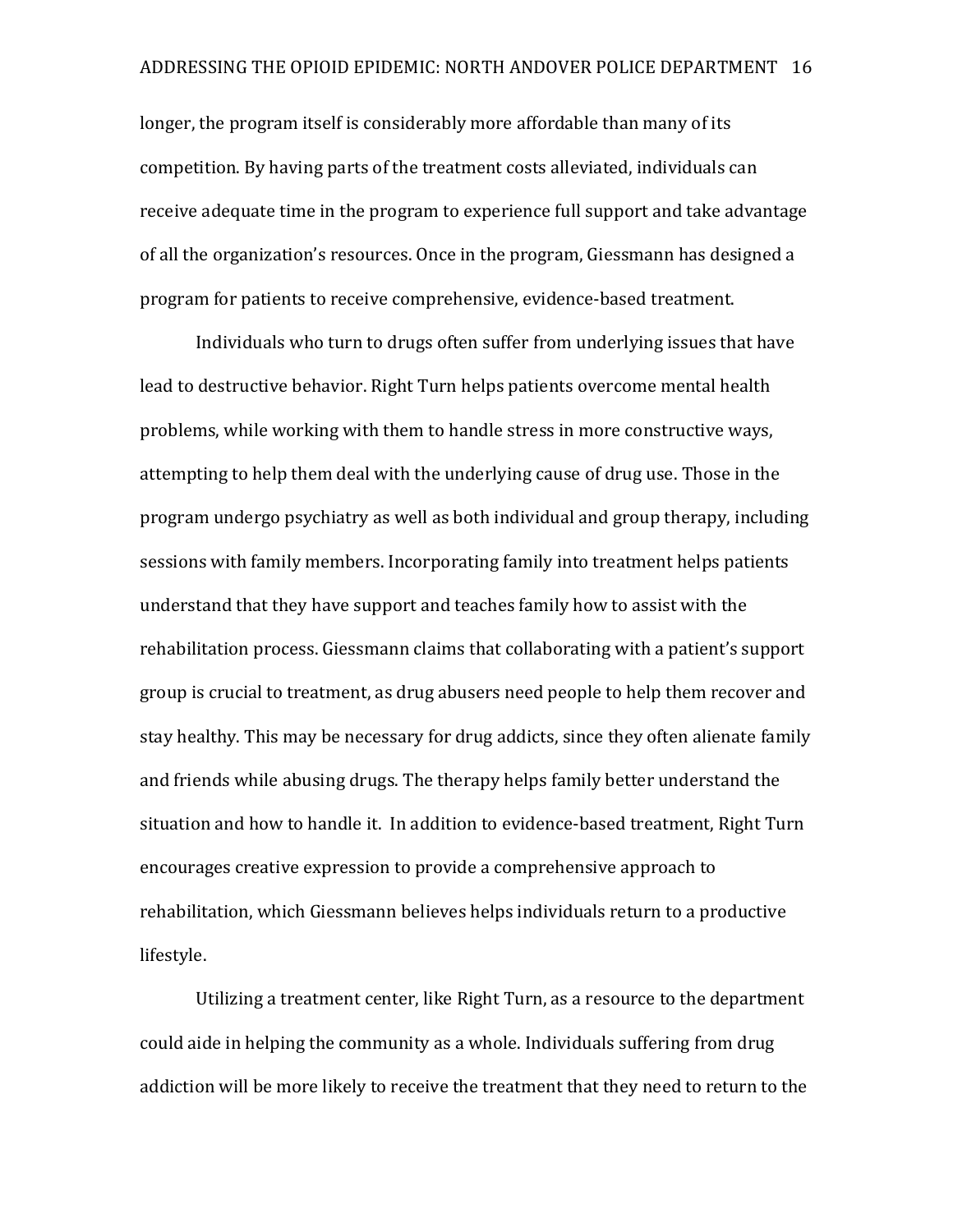community as productive citizens. As a result, the town would observe a decrease in the presence of drugs and a drop in crimes committed through drug seeking behavior. The North Andover police department would greatly benefit from developing a connection with a treatment center and utilizing the organization's personnel and resources to curb the opioid epidemic in its jurisdiction and surrounding areas. One way to apply the program to its operations would be contacting a representative from Right Turn when an officer responds to an overdose or other opiate related crimes. The Right Turn employee would be made aware of the situation and try to meet with the individual to intervene and recruit him or her into the program.

Another course of action is having officers trained in invention methods and collaborating with Right Turn, or a comparable program, to send the individuals who police intervene with to the program. While the Right Turn representatives are well trained, it is not practical to have an employee from the organization travel to North Andover for each overdose case, which could be in the middle of the night. It would be more time and cost effective to find a successful program in town or have the department's own personnel trained and become capable of performing an intervention when the need arises while on duty. Having the interventionists in town would save time in responding to situations and help start the conversation about treatment sooner. Once the individual agrees to enter treatment, the department representative could help execute a smooth transition into Right Turn, or other success proven treatment programs.

### **Training Officers in Intervention**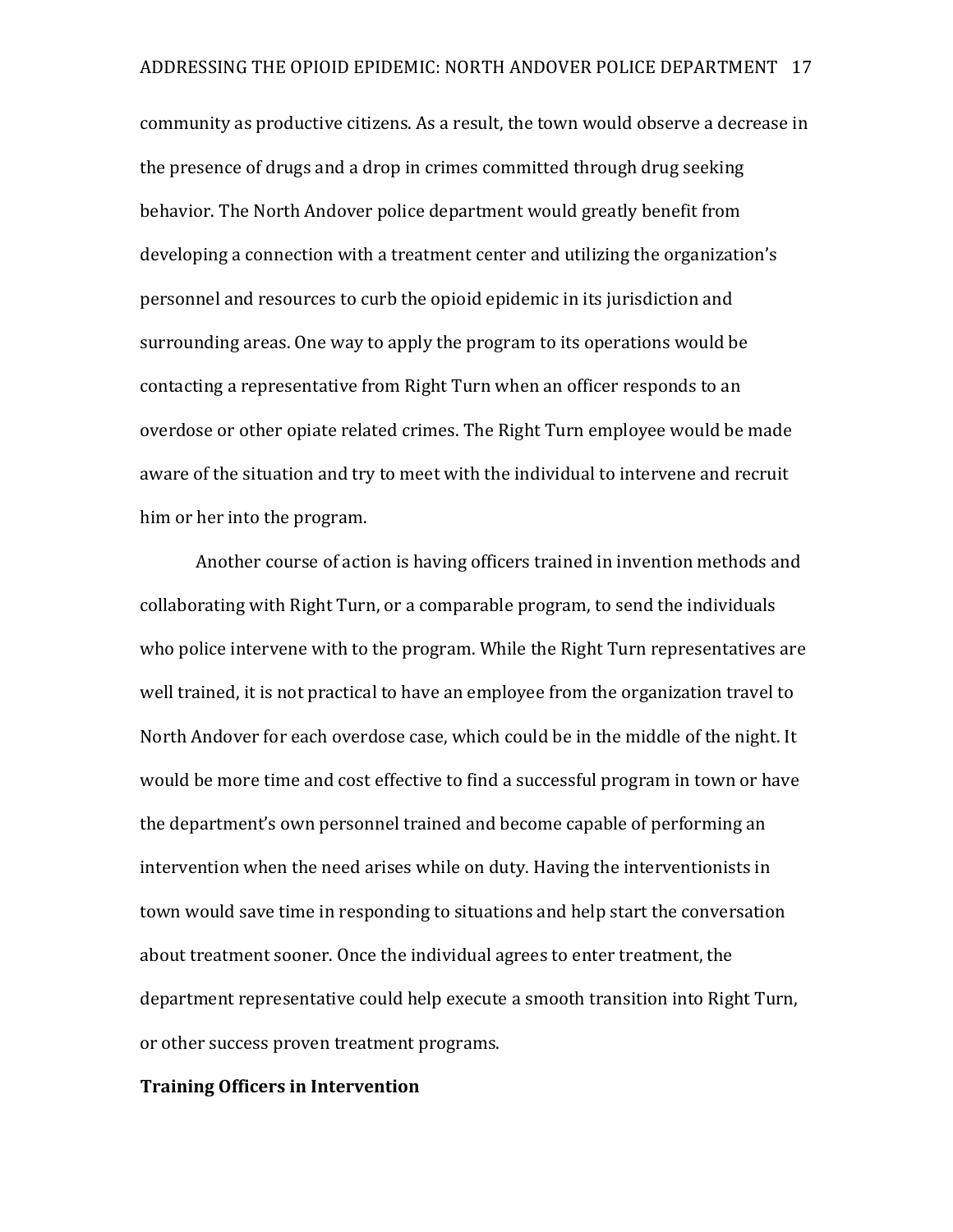The ARISE Network intervention program, based out of Colorado, specializes in the process of getting addicts to join the treatment program that is necessary. The top program recommended by Giessmann, ARISE is a highly successful organization that is able to get "over 83% of addicted individuals into treatment in 3 weeks" as well as 96% by 6 months (ARISE Network, n.d). The program focuses on helping addicts stabilize a connection with their family for support while garnering a commitment toward entering treatment. The ARISE statistics are evidence that the approach and techniques the organization utilizes are effective in helping addicts make the realization that treatment is necessary.

The organization also has a training service that helps educate others who seek to learn their intervention methods. Cara Bradley, the training manager, was interviewed regarding a possible training session for the North Andover police department, including opportunities and expected results. There are three major training events each year in the United States, as well as facility training where an ARISE representative travels to perform individual training sessions (C. Bradley, personal communication, December 8, 2016).

Attending a training event would allow an individual to become a "Certified ARISE Interventionist", which Bradley stated would help learn the necessary language and develop the abilities needed to reach out to addicts. It is a three-day intensive training session, where registrants are taught the step-by-step method of the organization. While the starting registration fee is roughly \$2,000, Bradley stated she is willing to offer a discounted rate of \$4,500 for three police officers to attend training, excluding travel costs. Upon completion of the three-day training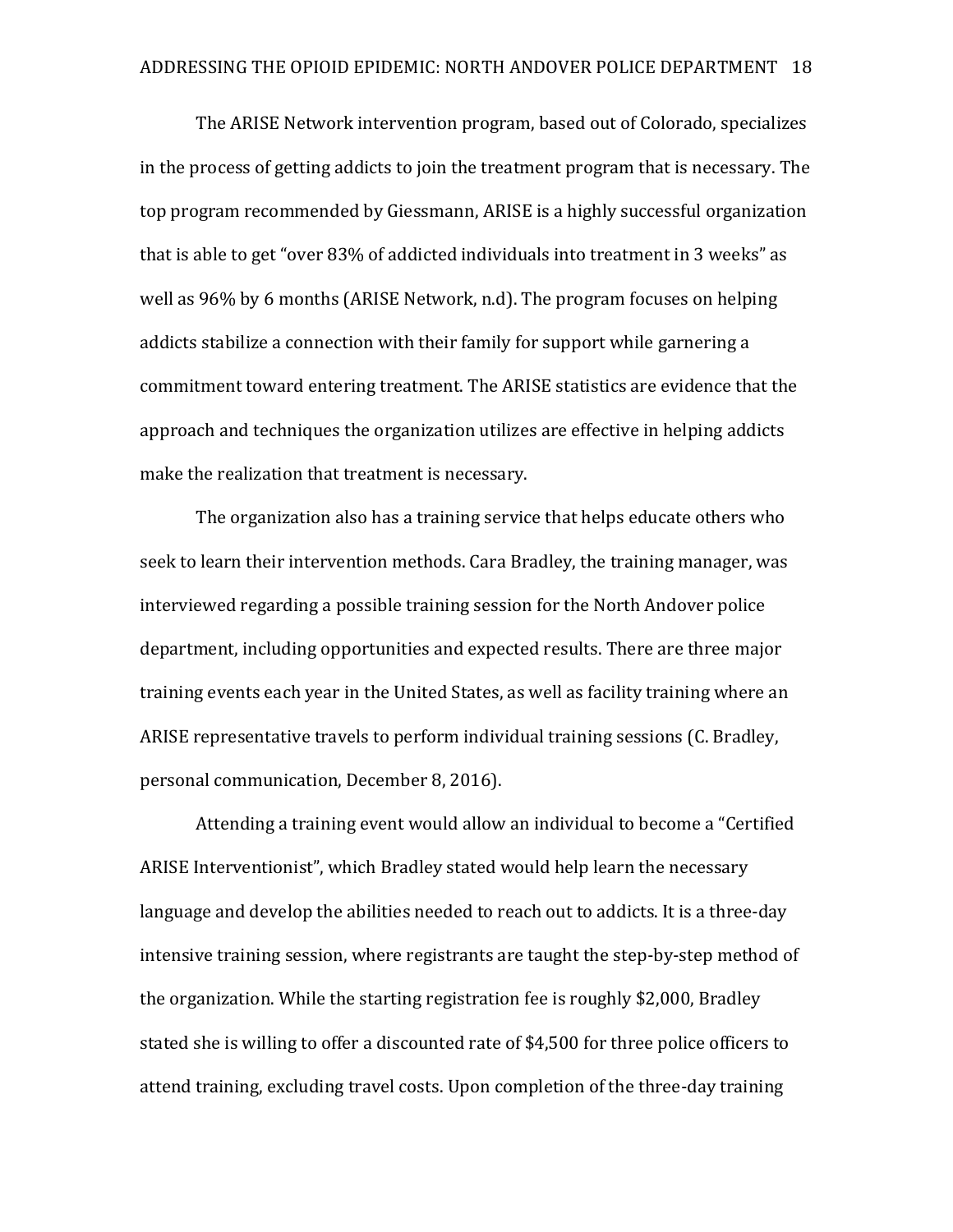period, the three registrants could return and share their findings with the rest of the department to help each officer develop the intervention skills. To best train the department as a whole, Bradley recommended sending three representatives who are effective at training others, have a background in mental health, and possess strong communication skills. Upcoming training sessions include February 2017 in Washington D.C. and June 2017 in Nashville, TN.

The option of hosting an ARISE representative for facility training is more expensive, as the training is specifically tailored for the group, in this case the police department. The advantage of a facility training session is the opportunity for a personalized curriculum, as opposed to the larger training events that are directed to a broad range of disciplines. When training a group of thirty people or less, Bradley stated that one instructor was sufficient, which would cost the department \$20,000; a group of over thirty would require two instructors and cost \$35,000. The details and costs of the two training options are summarized in Figure 3.

| <b>Training</b>         | Cost                              | Number of<br><b>Officers</b> | <b>Focus of Training</b>      |
|-------------------------|-----------------------------------|------------------------------|-------------------------------|
| Large Group Event       | $\frac{1}{2}$ \$1,500 per officer |                              | Broad range of<br>disciplines |
| <b>Facility Session</b> | $$20,000 - $35,000$               | $1 - 30 -$ Over 30           | Tailored to group             |

# **Figure 3: Costs of Training Options**

While a facility session is considerably more expensive than sending three officers to a larger training, the benefits would be certifying a larger number of officers, while having the curriculum tailored to the department's needs. An option to lower the department's costs would be involving nearby police communities in the training session and splitting the fees.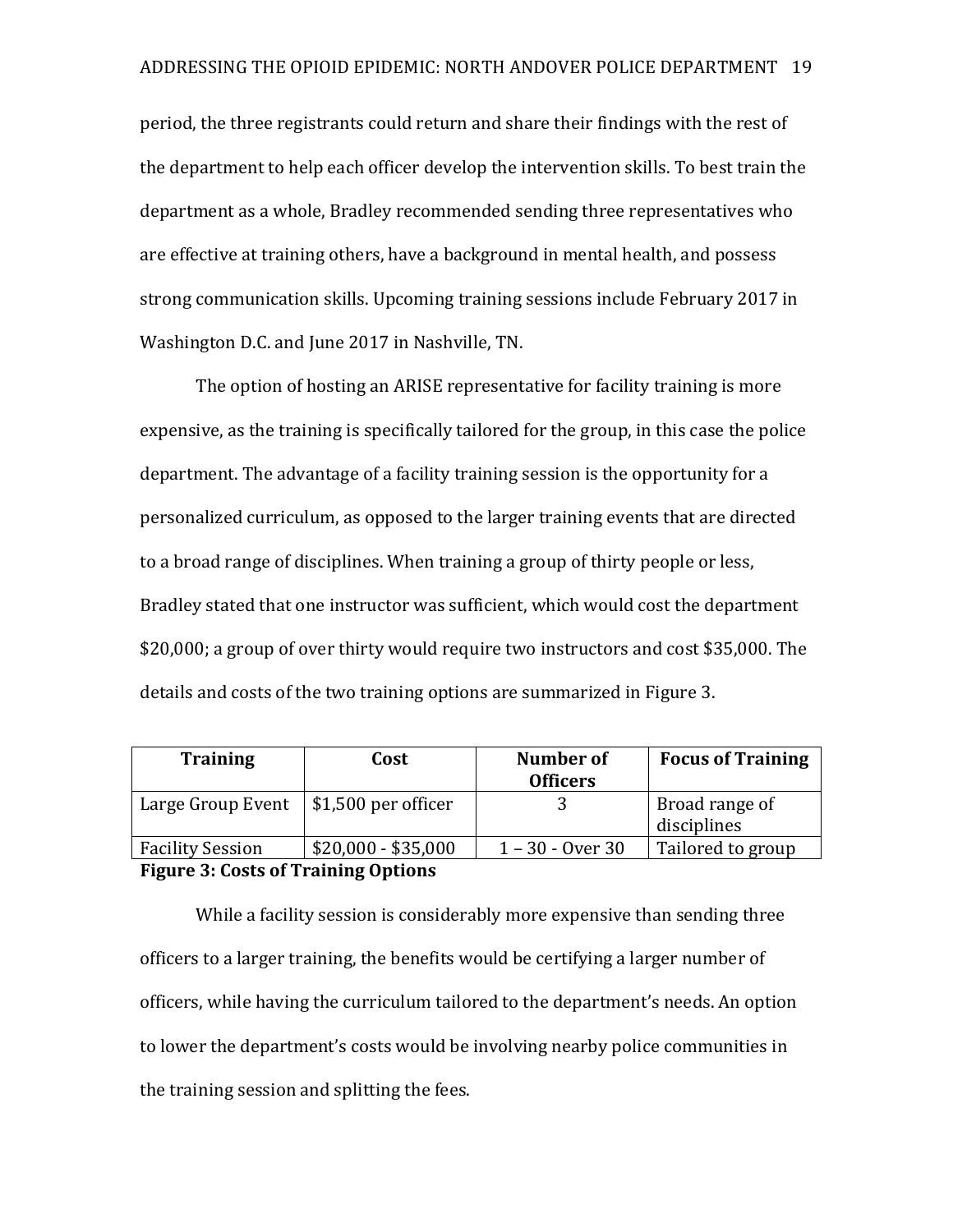Another option that the department can utilize is having a representative complete additional training to become an Intervention Supervisor, which would provide the ability to perform long-term intervention. Having a Supervisor affiliated with the department would be an alternative to sending addicts to treatment centers, such as Right Turn, as the representative would be capable of performing the full-length intervention process. The additional certification is \$500 per person.

Having police officers adequately trained by a prominent organization could diminish the number of calls and crimes initiated by repeat offenders. Being certified in intervention methods would help officers be capable of reaching out to addicts that they encounter on the job and getting them to join treatment, perhaps Right Turn. If successful, North Andover would experience less overdoses and a general decrease in crime.

#### **Funding**

Hundreds of people become victim of the opioid epidemic each year, as the extent of the problem continues to grow. North Andover has seen a sharp increase in overdoses in just one year, but immediate action could help prevent a likely further increase in that figure. By providing the police department with the necessary resources to adequately train officers, the problem can be directly handled from multiple fronts. Addressing the opioid epidemic can help decrease the presence of drugs, the number of overdoses, and the amount of general crime in the town. In order to achieve these objectives, an investment in the department is necessary to fully train officers and equip them with the necessary resources. With multiple courses of action to take in regards to training, the department can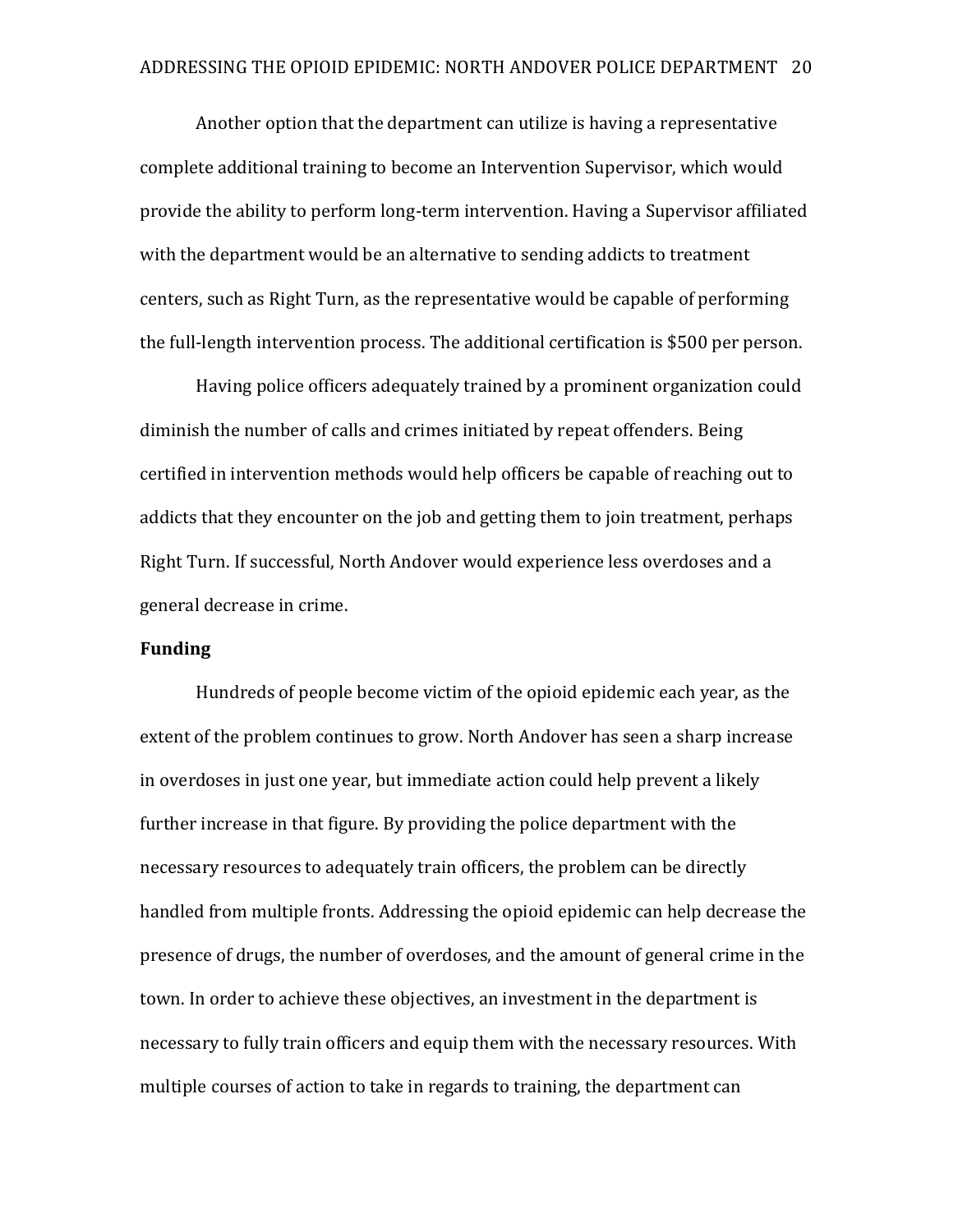determine the most cost effective approach. An increase in the police budget will likely be required to fund the training, but will serve as a necessary investment in the officers and the overall well being of the community.

#### **Dissemination**

The project was disseminated to the North Andover Police Department, where I discussed my findings with the Chief. He provided feedback on the suggestions and offered a response for each one. The aspect that he was most concerned with was recidivism rates at treatment centers. Right Turn advertises high success, but did not provide statistics. In order to implement new policy for the department, a new treatment center would have to be an empirically more successful alternative. The Chief also expressed interest in research regarding the impact of marijuana on the heroin epidemic.

#### **Conclusion**

This project provided me with an opportunity to develop in-depth knowledge of a critical problem that is growing rapidly in the country. While the area of study evolved and changed significantly as the project progressed, it was very rewarding to have contributed to the issue. The project proved challenging and, at times, involved complicated research obstacles, which ultimately provided more interesting and gratifying results.